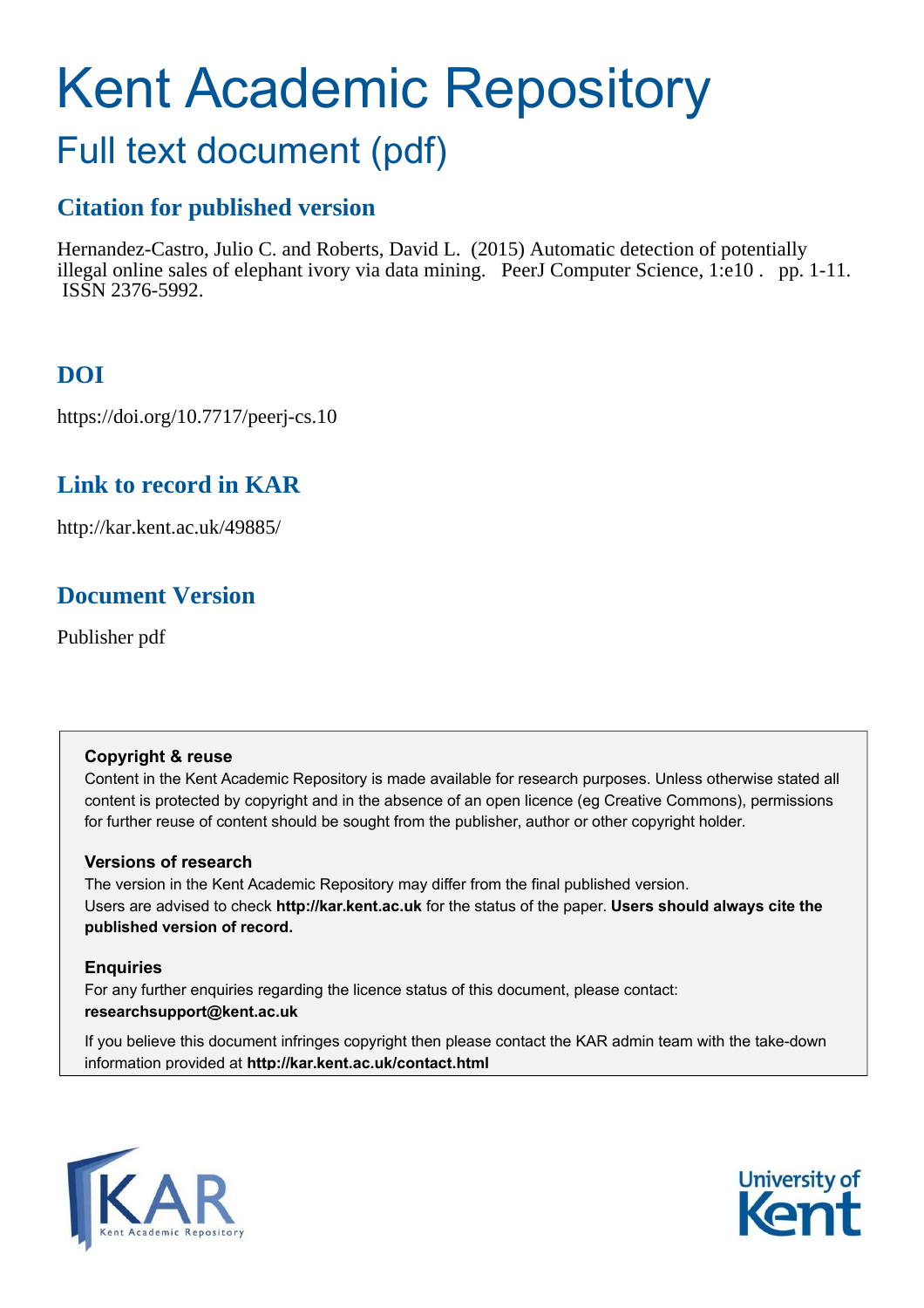## <span id="page-1-0"></span>**Automatic detection of potentially illegal online sales of elephant ivory via data mining**

#### Julio Hernandez-Castro**1,2** and David L. Roberts**1,3**

- <sup>1</sup> Interdisciplinary Centre for Cyber Security Research, School of Computing, University of Kent, Canterbury, Kent, United Kingdom
- **2** School of Computing, University of Kent, Canterbury, Kent, United Kingdom
- <span id="page-1-1"></span>**<sup>3</sup>** Durrell Institute of Conservation & Ecology, School of Anthropology & Conservation, University of Kent, Canterbury, Kent, United Kingdom

### **ABSTRACT**

In this work, we developed an automated system to detect potentially illegal elephant ivory items for sale on eBay. Two law enforcement experts, with specific knowledge of elephant ivory identification, manually classified items on sale in the Antiques section of eBay UK over an 8 week period. This set the "Gold Standard" that we aim to emulate using data-mining. We achieved close to 93% accuracy with less data than the experts, as we relied entirely on metadata, but did not employ item descriptions or associated images, thus proving the potential and generality of our approach. The reported accuracy may be improved with the addition of text mining techniques for the analysis of the item description, and by applying image classification for the detection of Schreger lines, indicative of elephant ivory. However, any solution relying on images or text description could not be employed on other wildlife illegal markets where pictures can be missing or misleading and text absent (e.g., Instagram). In our setting, we gave human experts all available information while only using minimal information for our analysis. Despite this, we succeeded at achieving a very high accuracy. This work is an important first step in speeding up the laborious, tedious and expensive task of expert discovery of illegal trade over the internet. It will also allow for faster reporting to law enforcement and better accountability. We hope this will also contribute to reducing poaching, by making this illegal trade harder and riskier for those involved.

**Subjects** Data Mining and Machine Learning **Keywords** eBay, Elephas, Loxodonta, Wildlife trade, Internet, Machine learning

## **INTRODUCTION**

The illegal trade in wildlife is fourth only to narcotics, human trafficking and counterfeiting in terms of transnational organised crimes, with an estimated value of \$19–26.5 billion per year (*[Haken, 2011](#page-9-0)*). The illegal trade of wildlife is of concern as it can lead to the extinction of targeted species, incidental impacts through "by-catch" on non-target species (*[Broad, Mulliken & Roe, 2001](#page-9-1)*) and fuels the growth of organised crime syndicates

Submitted 17 April 2015 Accepted 5 July 2015 Published 29 July 2015

Corresponding author Julio Hernandez-Castro, [jch27@kent.ac.uk](mailto:jch27@kent.ac.uk)

[Academic editor](https://peerj.com/academic-boards/editors/) [Elena Marchiori](https://peerj.com/academic-boards/editors/)

[Additional Information and](#page-8-0) [Declarations can be found on](#page-8-0) [page 9](#page-8-0)

[DOI](http://dx.doi.org/10.7717/peerj-cs.10) **[10.7717/peerj-cs.10](http://dx.doi.org/10.7717/peerj-cs.10)**

Copyright 2015 Hernandez-Castro and Roberts

[Distributed under](http://creativecommons.org/licenses/by/4.0/) [Creative Commons CC-BY 4.0](http://creativecommons.org/licenses/by/4.0/)

#### **OPEN ACCESS**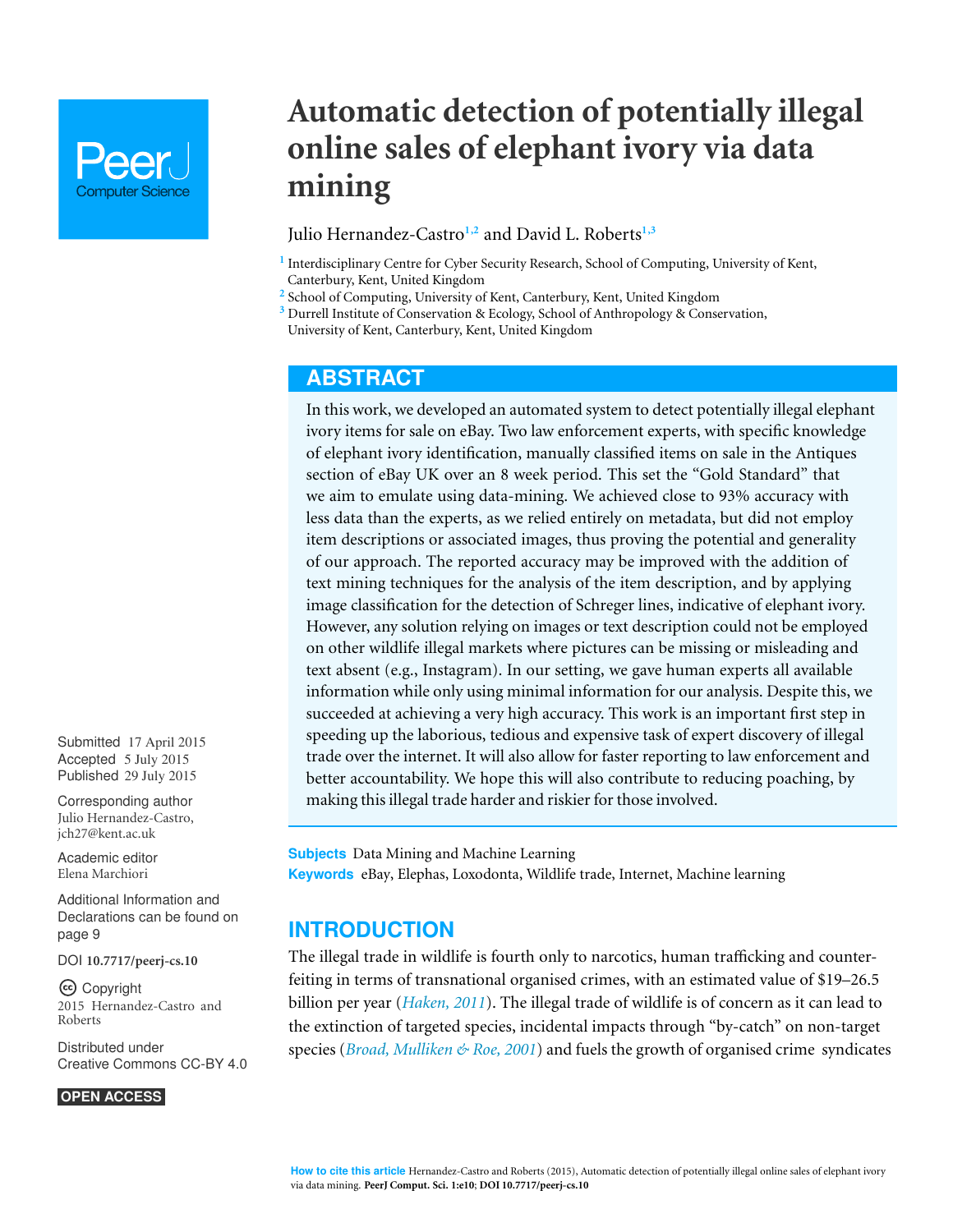<sup>1</sup> In a resolution adopted by the Economic and Social Council on 25 July 2013 titled *On the recommendation of the Commission on Crime Prevention and Criminal Justice responses to illicit trafficking in protected species of wild fauna and flora* that can be found at [https://www.unodc.](https://www.unodc.org/documents/commissions/CCPCJ/Crime_Resolutions/2010-2019/2013/ECOSOC/Resolution_2013-40.pdf) [org/documents/commissions/CCPCJ/](https://www.unodc.org/documents/commissions/CCPCJ/Crime_Resolutions/2010-2019/2013/ECOSOC/Resolution_2013-40.pdf) [Crime](https://www.unodc.org/documents/commissions/CCPCJ/Crime_Resolutions/2010-2019/2013/ECOSOC/Resolution_2013-40.pdf) [Resolutions/2010-2019/2013/](https://www.unodc.org/documents/commissions/CCPCJ/Crime_Resolutions/2010-2019/2013/ECOSOC/Resolution_2013-40.pdf) [ECOSOC/Resolution](https://www.unodc.org/documents/commissions/CCPCJ/Crime_Resolutions/2010-2019/2013/ECOSOC/Resolution_2013-40.pdf) [2013-40.pdf](https://www.unodc.org/documents/commissions/CCPCJ/Crime_Resolutions/2010-2019/2013/ECOSOC/Resolution_2013-40.pdf)

<sup>2</sup> The Statement of the Kasane Conference on Illegal Wildlife Trade can be found at [https://www.gov.uk/government/](https://www.gov.uk/government/uploads/system/uploads/attachment_data/file/417231/kasane-statement-150325.pdf) [uploads/system/uploads/attachment](https://www.gov.uk/government/uploads/system/uploads/attachment_data/file/417231/kasane-statement-150325.pdf) [data/file/417231/kasane-statement-](https://www.gov.uk/government/uploads/system/uploads/attachment_data/file/417231/kasane-statement-150325.pdf)[150325.pdf](https://www.gov.uk/government/uploads/system/uploads/attachment_data/file/417231/kasane-statement-150325.pdf)

(*Haken*, 20[1](#page-1-0)1). In 2013 the UN<sup>1</sup> recognised environmental crime, including illegal wildlife trade, as part of an emerging form of transnational organised crime requiring a greater response by governments. Subsequently, the UK government hosted the London Conference in 2013 where world governments signed the declaration on Illegal Wildlife Trade [\(https://www.gov.uk/government/uploads/system/uploads/attachment](https://www.gov.uk/government/uploads/system/uploads/attachment_data/file/281289/london-wildlife-conference-declaration-140213.pdf) [data/file/](https://www.gov.uk/government/uploads/system/uploads/attachment_data/file/281289/london-wildlife-conference-declaration-140213.pdf) [281289/london-wildlife-conference-declaration-140213.pdf\)](https://www.gov.uk/government/uploads/system/uploads/attachment_data/file/281289/london-wildlife-conference-declaration-140213.pdf). The follow-up conference to the London declaration was held in Botswana, in March [2](#page-1-1)015, $\frac{2}{3}$  where governments were asked to commit to the following framework:

- 1. Eradicating the market for illegal wildlife products,
- 2. Ensuring effective legal frameworks and deterrents,
- 3. Strengthening law enforcement, and
- 4. Sustainable livelihoods and economic development.

Research in this area is, however, relatively rare. This is in part because the trade in wildlife, both legal and illegal, is very dynamic and influenced by a variety of factors that have important consequences for biodiversity (*[Van Balen et al., 2000](#page-10-0)*; *[O'Brien et](#page-9-2) [al., 2003](#page-9-2)*; *[Shepherd & Magnus, 2004](#page-9-3)*) and people (*[Roe et al., 2002](#page-9-4)*; *[Roe, 2008](#page-9-5)*; *[McNeill &](#page-9-6) [Lichtenstein, 2003](#page-9-6)*).

Of particular concern is the trade in elephant ivory. Overharvesting is the second leading driver of global biodiversity decline and local extinction, including in elephants. It has recently been shown (*[Wittemyer et al., 2014](#page-10-1)*) that current elephant ivory consumption is unsustainable, with elephant populations having reached a tipping point where the rate of mortality exceeds the birth rate.

Illegal online trade in wildlife is particularly of concern as it is difficult to detect and identify due to the significant amount of legal trade. Contributing to this difficulty is that some words, such as ivory, are not specific to the target in question; ivory is a generic name for material from teeth, and also a colour. As a result, much of the current trade detection by law enforcement officers and NGOs is done by hand, and is therefore an extremely time-consuming process. This makes it generally a tedious, slow and very costly task. Limited resources for this important task means that the results of law enforcement officers and NGOs are, both in terms of localizing and prosecuting offenders, inadequate. Detection is largely expert-based, using certain keywords and detecting the presence of Schreger lines; the latter being indicative of elephant ivory.

Here, we present a method that employs a series of data-mining algorithms and compare it to human experts in automatically finding examples of potentially illegal elephant ivory items on sale. The illegal trade in elephant ivory is of particular concern as not only its harvesting requires the individual to be dead, unlike rhino horn, but also because current consumption of elephant ivory is unsustainable.

The rest of the paper is organised as follows: In the "Methods" section, we describe the methodology used to get the data and its preparation and processing, with a discussion on the importance of metadata. In the "Results" section, we briefly present the results and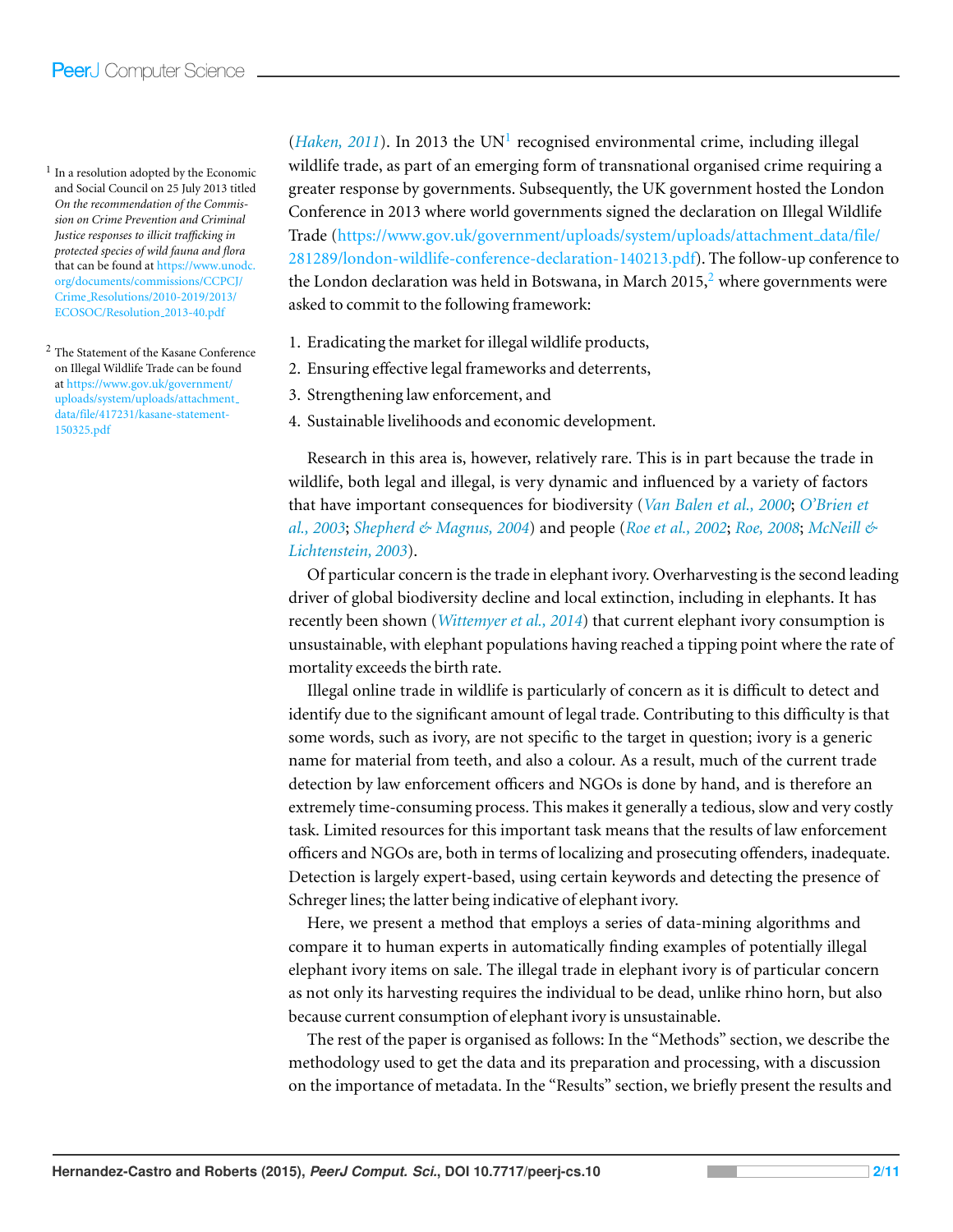<span id="page-3-0"></span>in the "Discussion" section, we discuss them in detail, and displaying some of the insights gathered, after which we end with "Conclusions and Future Works and Bibliography."

#### **METHODS**

In this section we present all relevant information of how we acquired the relevant data for our analysis, and why metadata is crucial to our problem.

#### **Data source**

Every Friday, and for 8 consecutive weeks (beginning on the 28th March 2014), items posted on eBay UK and listed in the UK were downloaded from the Antiques category based on the search for the keyword "*ivory*." This represented in total 1,159 unique items. Two former law enforcement officers with specialist knowledge in illegal wildlife trade, including ivory, classified the items manually as being elephant ivory, or some other material (e.g., hippopotamus ivory, bone or resin). These were then classified as potential illegal or potential legal, as only when the item is available to an expert to examine and the vendor has been questioned can the legal status of the item be more precisely determined. In essence, we attempted to replicate an investigation into illegal ivory trade, where law enforcement officers would first identify items of interest for further study.

#### **Metadata**

It should be noted that in this paper metadata refers to all the information associated with an item offered for sale, except the two that are arguably the most informative for the identification of elephant ivory items, namely the item description and item images. Often used in expert investigations, they are in our view unreliable as there are new platforms, such as Instagram, where there is no item description and image recognition is still not capable of dealing accurately with the problem of detecting ivory in images with a free context and background (i.e., b/n, colour, studio like pics or blurry ones, after colour filters have been applied, different size, etc.), and of varying quality, though this may change quickly due to the recent advances in deep-learning. Further, we believe metadata is the minimum amount of data we can reliably encounter for classification, therefore we limited our main effort to dealing with it exclusively; however, some interesting results with a more encompassing approach are described in the Results section. By doing so, we also tackle the problem with strictly less information than the human experts will use for comparison, thus proving the potential of the technique. In this case, metadata included data such as the postage costs associated with the item, its price, whether it was offered through an auction or a buy-it-now, the number of bids received, the number of reviews and feedback of the vendor, etc. We collected a total of 37 metadata attributes, which were used in the data-mining algorithms.

#### **RESULTS**

After cleaning the data received from the experts, we used the Orange (*[Demˇsar, Curk &](#page-9-7) [Erjavec, 2013](#page-9-7)*) data mining toolbox to apply multiple data mining techniques to it. We divided the problem of whether an elephant ivory item is potentially illegal in two phases,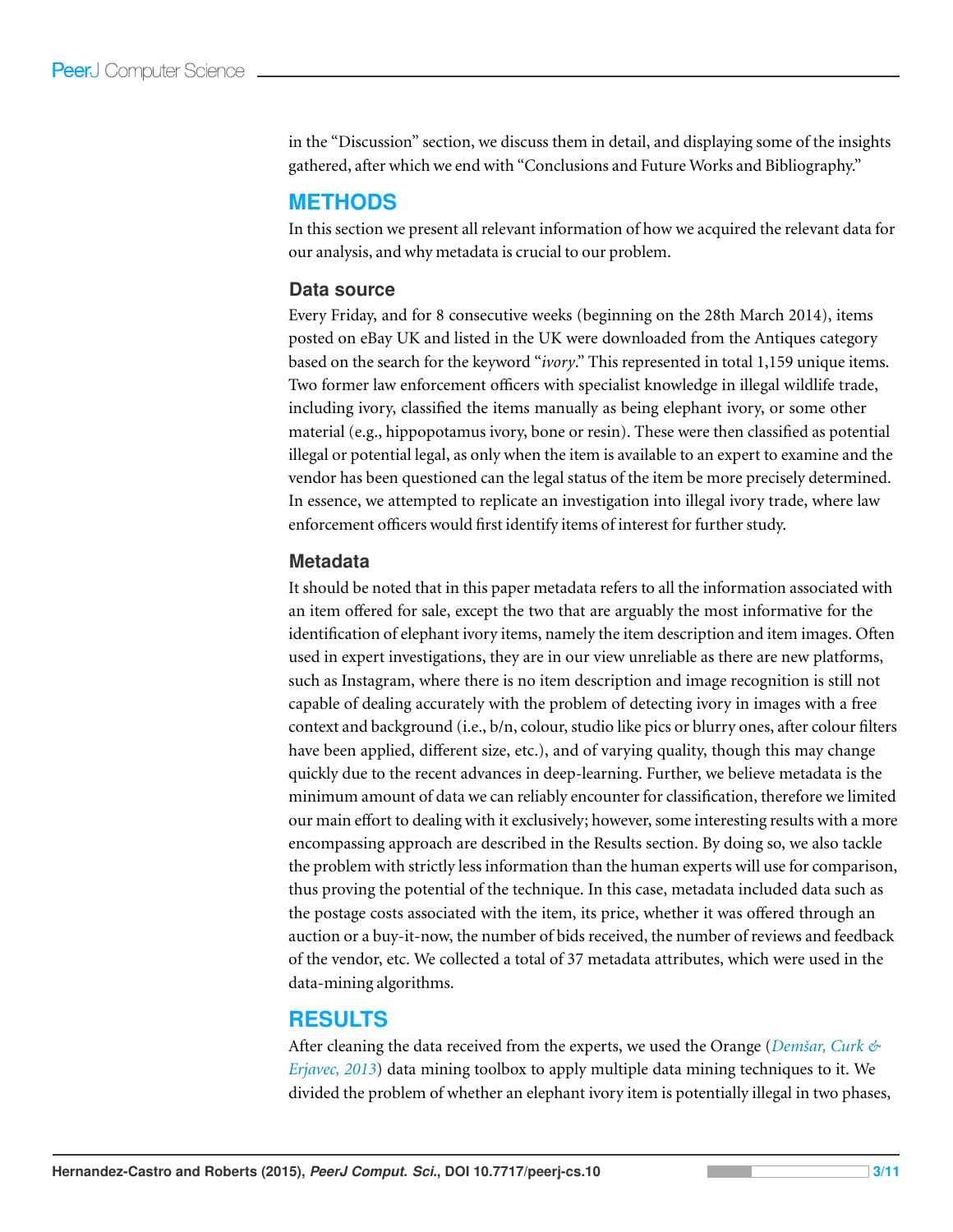| Class           |     |     | <b>Total real</b> |
|-----------------|-----|-----|-------------------|
| $\mathbf{0}$    | 901 | 44  | 945               |
|                 | 38  | 176 | 214               |
| Total predicted | 939 | 220 | 1,159             |

<span id="page-4-0"></span>**Table 1 Confusion Matrix for our classifier.** Class 1 represents illegal items, of which there are 214. A total of 257 items were labeled as "elephant ivory."

as this approach produced by far the best results (going from an accuracy of 87% to a 93%). The first stage simply tries to decide whether items on sale contained elephant ivory. For this we used the CN2 classifier, which extracts information about the class based on the CN2 induction algorithm (*[Clark & Niblett, 1989](#page-9-8)*), and produces a set of if-then rules. This classifier, apart from achieving the best performance presents another advantage: its results can be easily analysed and interpreted due to its readability. For verifying the generality of the rules inferred, we used 10-fold cross-validation, and achieved an accuracy of around 88%. At the next stage, we employed those rules for predicting a new attribute of each item, and used this new predicted value for aiding the classification of whether it was potentially illegal. With this combined approach, we obtained an overall accuracy of 92.92%. The overall scheme can be seen in [Fig. 1.](#page-4-0) The resulting confusion matrix can be seen in [Table 1,](#page-3-0) and relevant performance scores are shown in [Table 2.](#page-5-0)

It is worthy to point out that, if we were to use a classical 90–10% training–testing random sampling approach instead of the 10-fold cross-validation employed above, the accuracy obtained would have been very similar (92.5%).

#### **DISCUSSION**

In this section we present a detailed analysis of the results, covering the confusion matrix and showing some of the most effective insights found.

#### **Confusion matrix**

The confusion matrix in [Table 1](#page-3-0) shows that the true positives and true negatives add up to 1,077 out of 1,159 items. We chose this classifier over similar ones because it minimizes the number of false negatives to 38 (or 3.27%), which is one of our main objectives, as we do not want to miss potentially illegal items. Rather we prefer to err on the side of caution (false positives), misclassifying as potentially illegal something that is not.

#### **Rules for potentially illegal elephant ivory items**

A brief description and analysis follows, covering some of the top rules found:

Listing 1: Top rule for discarding potentially illegal items

```
1 if cn2-rules (i) = 0 then
2 if price(i) in (10, 386) then
3 \quad i = \text{not}-i \, \text{le gal}4 end if
5 end if
```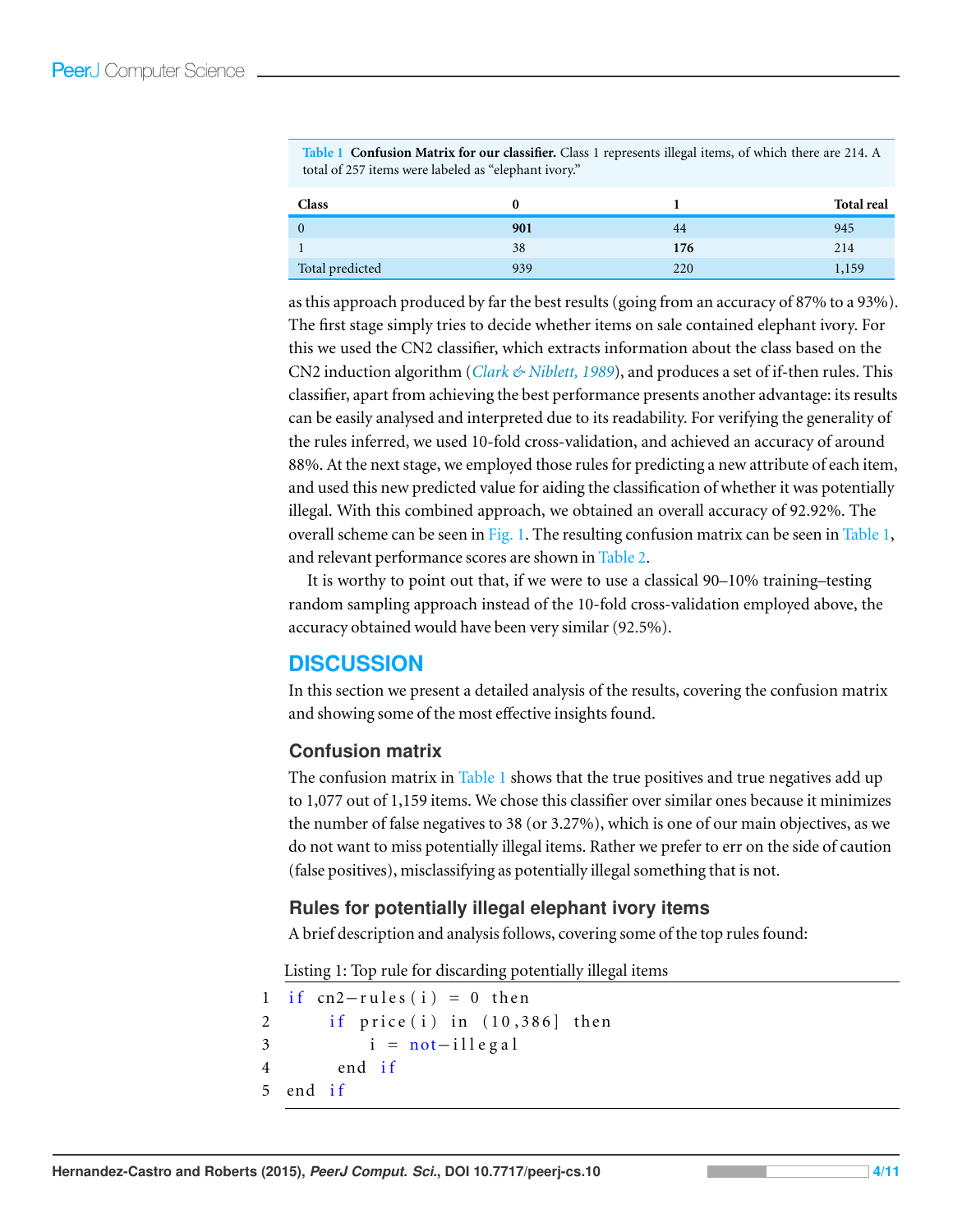<span id="page-5-0"></span>

**Figure 1 Overall architecture of the classifier.** The overall scheme, with its two phases: first we learn about predicting elephant ivory, then we use these results for predicting whether items are potentially illegal.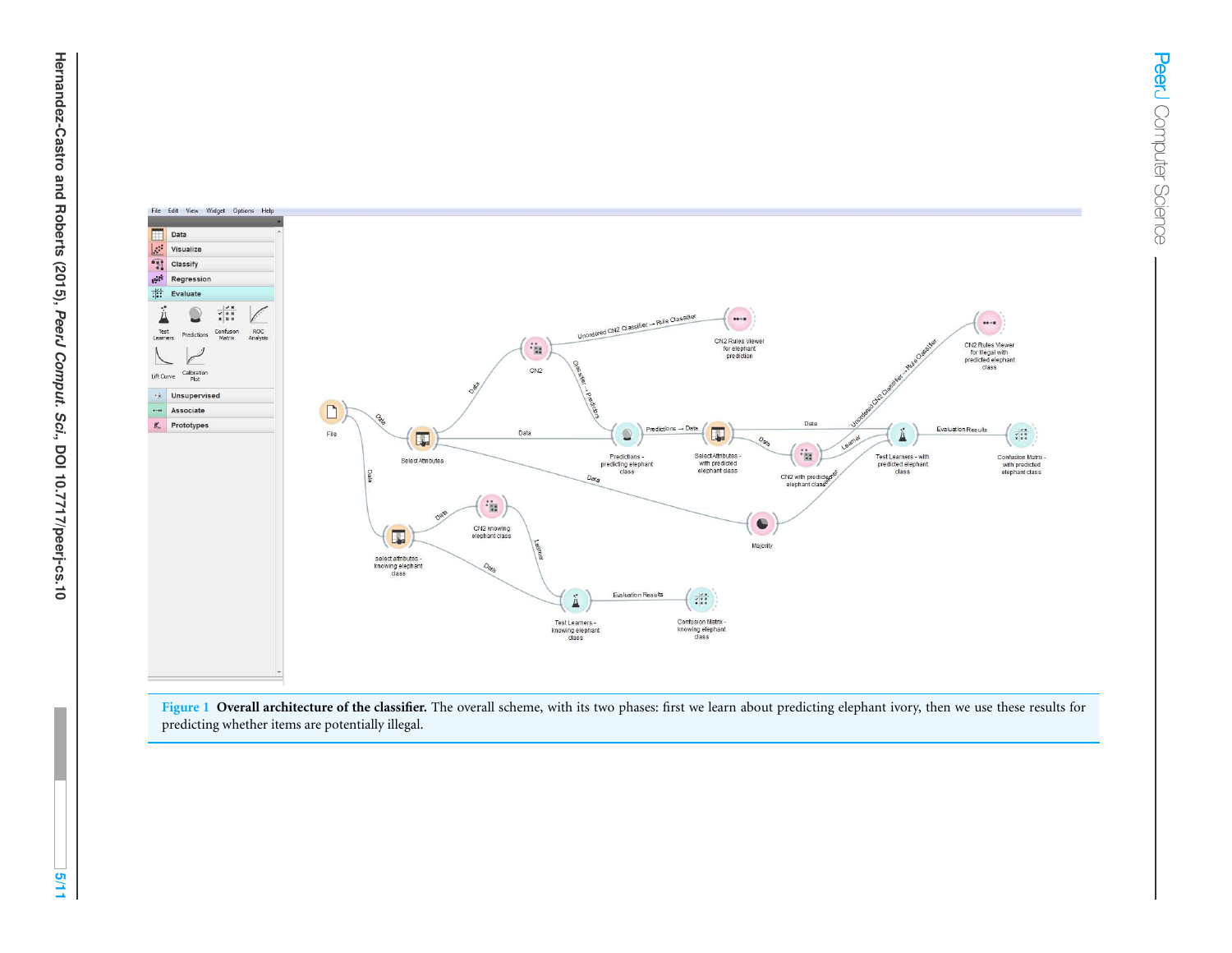<span id="page-6-0"></span>

| Table 2 Performance scores for the proposed classifier. |             |             |        |           |        |              |  |  |
|---------------------------------------------------------|-------------|-------------|--------|-----------|--------|--------------|--|--|
| Accuracy                                                | Sensitivity | Specificity | F1     | Precision | Recall | <b>Brier</b> |  |  |
| 0.9292                                                  | 0.934       | 0.8224      | 0.9565 | 0.9595    | 0.9534 | 0.1182       |  |  |

This rule has an accuracy of 100% and applies to 461 instances that it perfectly classifies as not illegal. On top of it, it is easy to read and interpret, and offers some insights about a criminal's sales practice. It is clear that this rule relies on the previous set of rules used to determine whether the item in question *i* was elephant ivory. It uses this attribute as the main criterion (*if cn2-rules*( $i$ )=0 means the previous CN2 classifier best guess is that the class for item *i* is 0, i.e., not elephant ivory). After this, the rule checks for the price in a curious and revealing way. Prices in that range seems to be strongly associated with non-illegal products. This particular rule is extremely helpful in quickly and very accurately discarding many items that will require no further inspection, thus greatly speeding up item processing and contributing to an optimal allocation of expert's time.

Let us now consider a rule aimed at identifying potentially illegal items.

Listing 2: Top rule for finding potentially illegal items

```
1 if cn2-rules (i) = 1 then
2 if reviews(i) in (197, 509) then
3 if postage (i) > 4 then
4 i = i \lfloor \log a \rfloor5 end if
6 end if
7 end if
```
This rule applies to exactly 57 items that it correctly classifies as potentially illegal. Similarly to the previous case, the main criteria here to identify a potentially illegal item is for it to have been previously classified as elephant ivory (*CN2-rules(i)=1*) and then some other extra conditions. In this case, that the number of reviews is not too low nor too high and that the costs associated with postage are higher than *£*4.

#### **Rules for elephant ivory items**

We were positively surprised by the rules found for this problem. They tended to be quite good and of good generality, although the overall accuracy at around 88% was just fair. What surprised us more was the algorithm's heavy reliance for many of the rules on a relatively unexpected and obscure attribute such as *Bids*. This attribute represents the number of bids a particular item has received, and initially we were not particularly hopeful of its value for the classification problem. Contrary to our expectations, it was used by many of the best rules found. After further analysis, we found this was actually a very clever classification-by-proxy of sorts, where the algorithm basically lets humans (in this case, potential buyers) to show an interest in an item and uses that as an element for the detection of elephant ivory, as this is potentially a scarce and valuable material, thus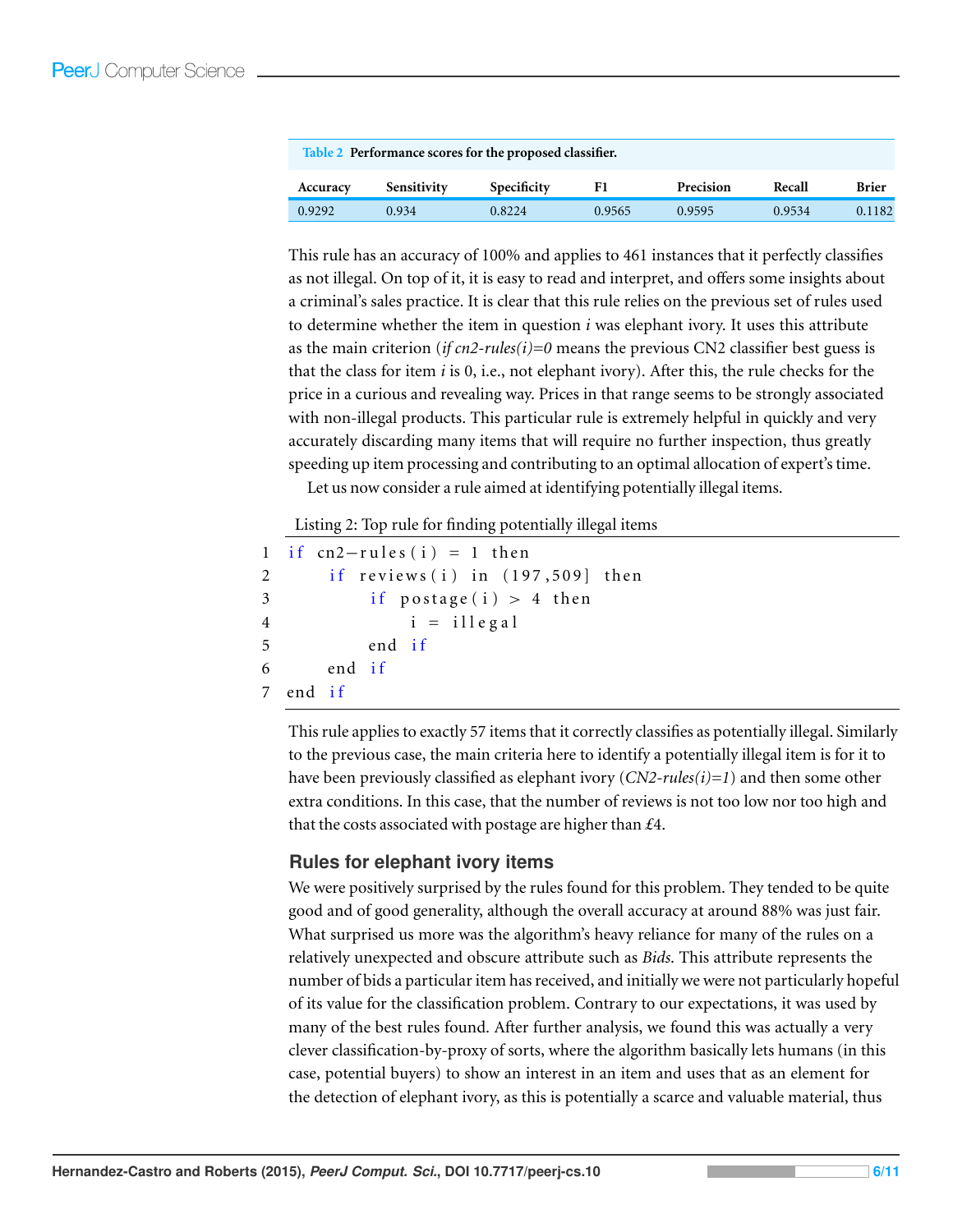<span id="page-7-0"></span>

| --- CN2 Rules Viewer for Elephant                                                                                                                                           |                 |                    |              |          |                 |                  |                                                                                                                                                   |
|-----------------------------------------------------------------------------------------------------------------------------------------------------------------------------|-----------------|--------------------|--------------|----------|-----------------|------------------|---------------------------------------------------------------------------------------------------------------------------------------------------|
| Show Info                                                                                                                                                                   |                 | <b>Rule length</b> | Rule quality | Coverage | Predicted class | Distribution     | Rule                                                                                                                                              |
| V Rule length<br>V Rule quality<br><b>V</b> Coverage<br>Predicted class<br>V Distribution<br>V Rule<br>Output<br>Commit on any change<br>Selected attributes only<br>Commit | 50 4            |                    | 0.98         | 40.00    | $\mathbf{1}$    | < 0.040.0        | IF Postage P>3.00 AND<br>Bids_P>1.00 AND<br>Feedback_P<=98.00 AND<br>Feedback P>-1.00<br>THEN Elephant_B=1                                        |
|                                                                                                                                                                             | 51 6            |                    | 0.96         | 26.00    | $\mathbf{1}$    | <0.0.26.0>       | IF Postage_P>3.00 AND<br>Bids_P>0.00 AND<br>Postage_P<=5.00 AND<br>Bids P>1.00 AND<br>Price P>7.00 AND<br>Bids $P \le 12.00$<br>THEN Elephant_B=1 |
|                                                                                                                                                                             | 524             |                    | 0.93         | 13.00    | $\mathbf{1}$    | < 0.013.0        | IF Bids_P>0.00 AND<br>Postage_P>3.00 AND<br>Reviews P>1298.00 AND<br>Reviews_P<=2742.00<br>THEN Elephant_B=1                                      |
|                                                                                                                                                                             | 53 5            |                    | 0.92         | 10.00    | $\mathbf{1}$    | <0.0,10.0>       | IF Feedback_P<=99.00 AND<br>Feedback_P>99.00 AND<br>Bids P>-1.00 AND<br>Price P>7.00 AND<br>Price P>59.00<br>THEN Elephant_B=1                    |
|                                                                                                                                                                             | 54 3            |                    | 0.90         | 37.00    | $\,$ 1 $\,$     | $<$ 3.0,34.0 $>$ | IF Reviews_P<=610.00 AND<br>Reviews_P>577.00 AND<br>Postage P<=3.00<br>THEN Elephant_B=1                                                          |
|                                                                                                                                                                             | 55              | 5                  | 0.92         | 11.00    | $\mathbf{1}$    | < 0.011.0 >      | IF Postage P>3.00 AND<br>Bids P>0.00 AND<br>Reviews_P>13.00 AND<br>Reviews_P<=234.00 AND<br>Reviews_P>173.00<br>THEN Elephant_B=1                 |
|                                                                                                                                                                             | 56 <sub>3</sub> |                    | 0.90         | 8.00     | $1\,$           | <0.0, 8.0>       | IF Price $P \le 1.00$ AND<br>Reviews_P>13.00 AND<br>Reviews_P<=42.00<br>THEN Elephant_B=1                                                         |
|                                                                                                                                                                             | 57 5            |                    | 0.90         | 8.00     | $\mathbf{1}$    | <0.0, 8.0>       | IF Bids P>0.00 AND<br>Reviews_P>6.00 AND<br>Feedback_P<=99.00 AND<br>Feedback_P>99.00 AND<br>Reviews P<=1343.00<br>THEN Elephant_B=1              |
|                                                                                                                                                                             | 58 5            |                    | 0.83         | 4.00     | $\mathbf{1}$    | < 0.0.4.0        | IF Bids P>0.00 AND<br>Reviews P>6.00 AND<br>Price_P>12.00 AND<br>Postage P>6.00 AND<br>Price_P>39.00<br>THEN Elephant_B=1                         |
|                                                                                                                                                                             | 59 3            |                    | 0.80         | 3.00     | 1               | < 0.030          | IF Postage P>1.00 AND<br>Postage_P<=1.00 AND<br>Price_P<=12.00<br>THEN Elephant_B=1                                                               |

**Figure 2 Elephant ivory identification.** Some rules that help spot elephant ivory items on eBay.

generating interest and multiple bids. Letting many humans check the pictures for Schreger lines, decide it is really elephant ivory and bid for the item is a particularly 'lazy' but very smart and effective way of discovering these items. Other attributes such as postage price, merchant feedback, item price and number of reviews were also heavily used by the classification algorithm. An example of other rules found for depicting elephant ivory items are shown in [Fig. 2.](#page-6-0)

#### **CONCLUSIONS AND FUTURE WORKS**

In this project, we were able to mimic with great accuracy (close to 93%) human expert classification (the closest we are to a gold standard) of potentially illegal elephant ivory items sold online. We achieved this at a fraction of the cost and at around  $10^3$  times an expert's speed. Further, we used a worst case scenario, a minimal information approach to prove the generality of our method, which operated with strictly less information than the one used by the experts. By employing only metadata, and discarding text and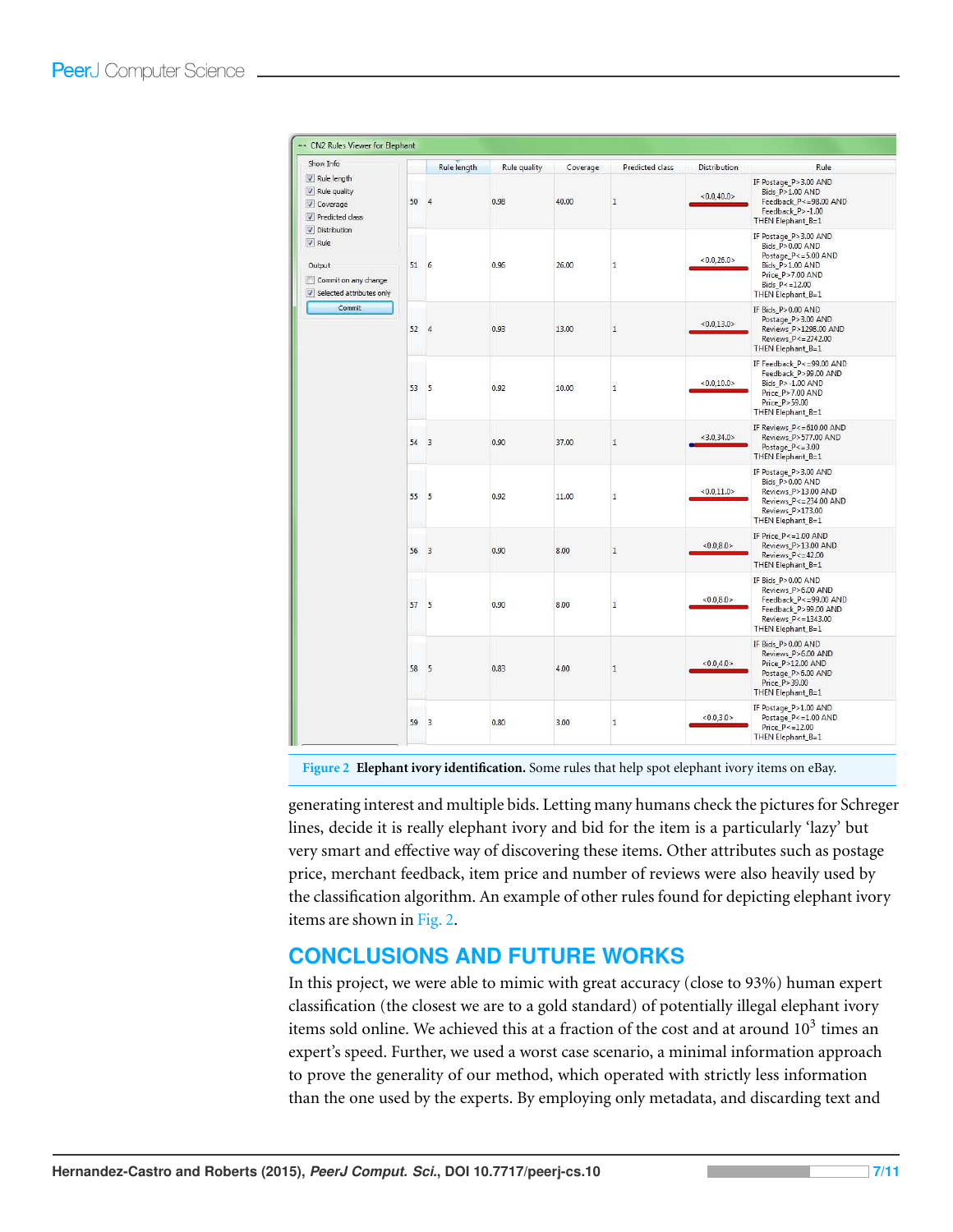

<span id="page-8-0"></span>**Figure 3 Webchat sales.** Images displaying elephant ivory for sale on the Chinese Wechat social mobile platform.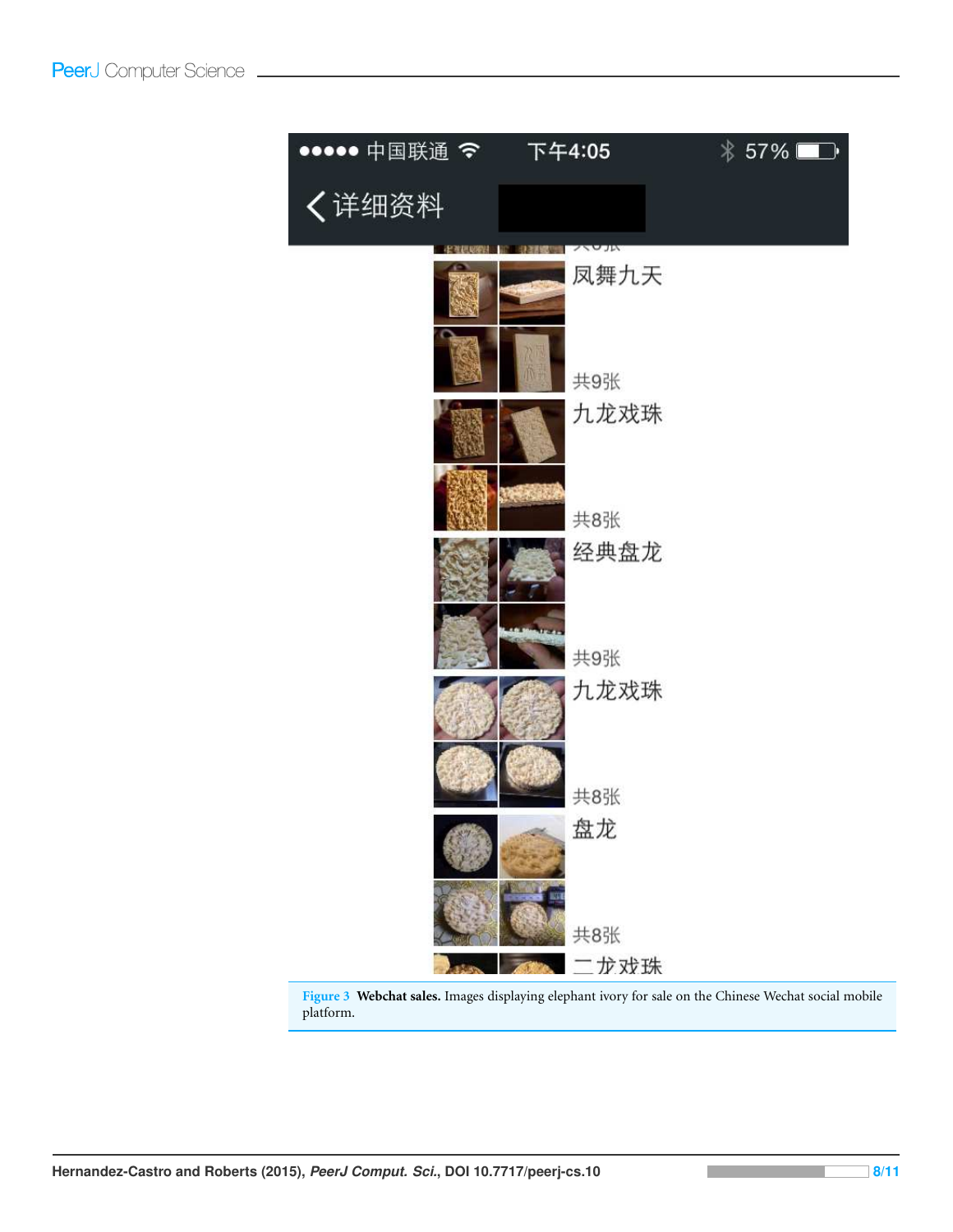images in the item description and pictures, we prove that even by using advanced tactics potentially illegal items will still be located with our method. We also show how the current accuracy of 93%, enough for most practical purposes, can be improved by adding more (non-metadata) info.

Practically speaking, it is arguable that the most useful statistical metric for a high throughput machine learning algorithm is sensitivity. A highly sensitive computational analysis of eBay reports would then enable law enforcement officials to focus on websites that are likely to be advertising illegal products. In this scenario, specificity or accuracy can be considered less important. We showed in [Table 2](#page-5-0) that this approach also is able to obtain very high sensitivity values.

In addition, our method has the added benefit of being very lightweight in terms of computational requirements, and hence very fast. This is, in our opinion, a major step in simplifying, speeding up and automating what has been until now a very arduous, time consuming and expensive task. In addition, this at the same time will help deter criminals from making easy profits from the sales of elephant ivory products.

In the future, we aim to apply other text data mining techniques to the item description, together with advanced deep-learning algorithms for image classification.

Furthermore, metadata is likely to be very robust to changes in human behaviour and linguistics attempts to code or disguise certain keywords. In many cases, metadata is automatically generated by the selling platform and the trader has very little control over it, making it a reliable source of information not subject to easy manipulation.

<span id="page-9-8"></span><span id="page-9-7"></span><span id="page-9-1"></span>There is a large market for ivory products in China, typically traded on Chinese social media (see a sample image in [Fig. 3\)](#page-7-0). The texts describing these products are frequently absent or simply describe "raw material" or "dragon pendant," etc., with no key words such as "ivory" ever mentioned. Most of the images do not have close ups, making the detection of Shreger lines very complex or impossible. It is our opinion that these difficult circumstances will become increasingly common in most markets, and that only metadata will be able to reliable help locating illegal items.

<span id="page-9-6"></span><span id="page-9-0"></span>Finally, we have reason to believe the same or similar techniques could be used successfully at a number of other online merchants (i.e., Gumtree, Craigslist, CQOUT, eBid, Artfire, etc.) to detect online criminal sales, not only for wildlife trade but for other types (firearms, stolen merchandise, etc.) of illegal items.

#### <span id="page-9-2"></span>**ACKNOWLEDGEMENTS**

<span id="page-9-5"></span>We want to thank Chenyue Ma, a Program Analyst with IFAW in China for discussing some of the characteristics and trends in the Chinese markets, and providing us with other supporting materials.

## <span id="page-9-4"></span>**ADDITIONAL INFORMATION AND DECLARATIONS**

#### <span id="page-9-3"></span>**Funding**

This work was partially funded by the IDEAS Factory program of the University of Kent, NERC Pathfinder grant NE/L00075X/1, and Chester Zoo's Conservation and Research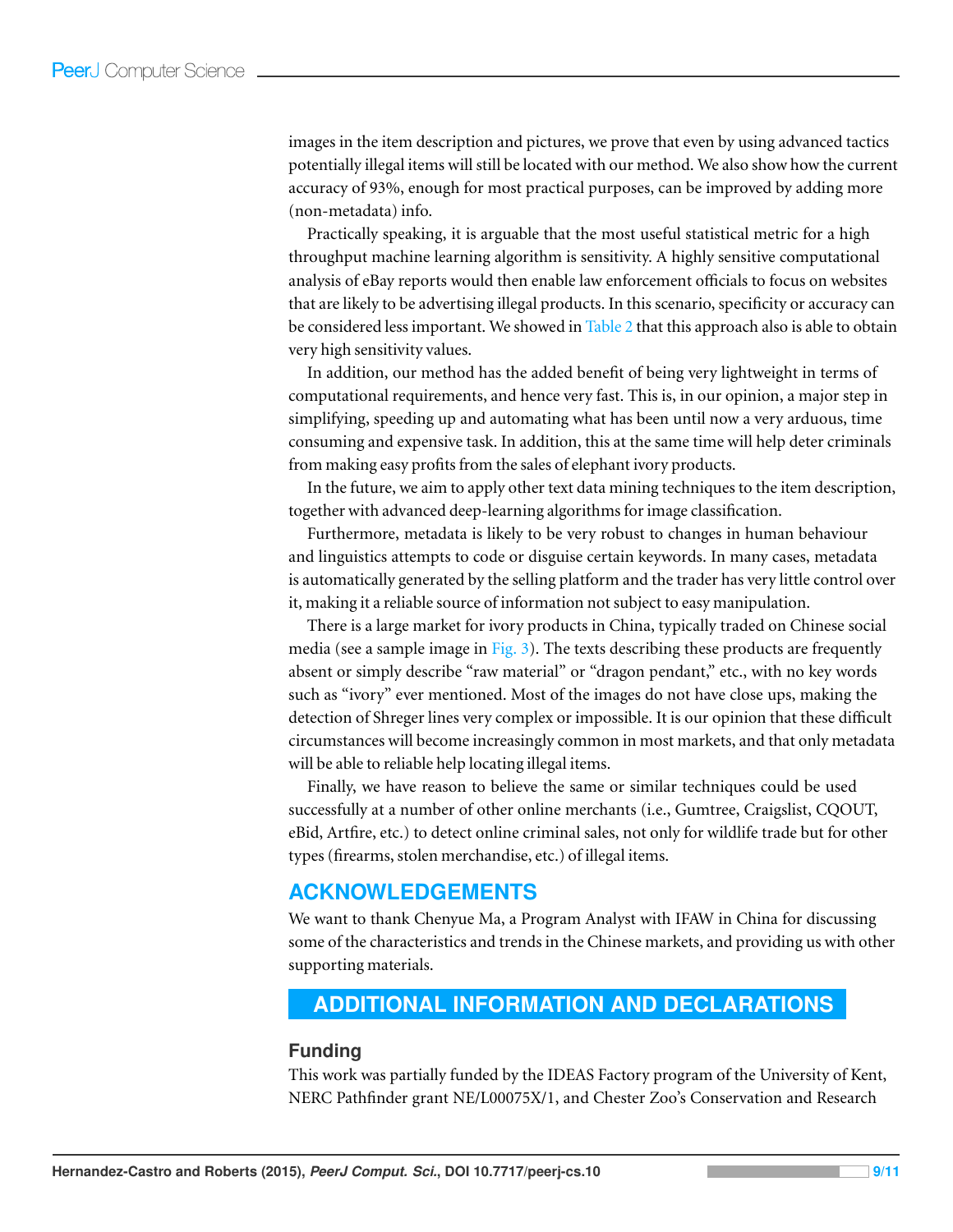<span id="page-10-0"></span>grant. The funders had no role in study design, data collection and analysis, decision to publish, or preparation of the manuscript.

#### <span id="page-10-1"></span>**Grant Disclosures**

The following grant information was disclosed by the authors: IDEAS Factory program of the University of Kent. NERC Pathfinder: NE/L00075X/1. Chester Zoo's Conservation and Research grant.

#### **Competing Interests**

Julio Hernandez-Castro has no competing interests. David L. Roberts is an Academic Editor for PeerJ.

#### **Author Contributions**

- Julio Hernandez-Castro conceived and designed the experiments, performed the experiments, analyzed the data, wrote the paper, prepared figures and/or tables, performed the computation work, reviewed drafts of the paper.
- David L. Roberts conceived and designed the experiments, performed the experiments, wrote the paper, reviewed drafts of the paper.

#### **REFERENCES**

- **Broad S, Mulliken T, Roe D. 2001.** The nature and extent of legal and illegal trade in wildlife. In: Oldfield S, ed. *The trade in wildlife: regulation for conservation*. London: Routledge, 3–22.
- **Clark P, Niblett T. 1989.** The CN2 induction algorithm. *Machine Learning* **3(4)**:261–283.
- **Demsar J, Curk T, Erjavec A. 2013. ˇ** Orange: data mining toolbox in python. *Journal of Machine Learning Research* **14(Aug)**:2349–2353.
- **Haken J. 2011.** *Transnational crime in the developing world*. Global financial integrity. *Available at [http://www.gfintegrity.org/storage/gfip/documents/reports/transcrime/gfi](http://www.gfintegrity.org/storage/gfip/documents/reports/transcrime/gfi_transnational_crime_web.pdf) [transnational](http://www.gfintegrity.org/storage/gfip/documents/reports/transcrime/gfi_transnational_crime_web.pdf) [crime](http://www.gfintegrity.org/storage/gfip/documents/reports/transcrime/gfi_transnational_crime_web.pdf) [web.pdf](http://www.gfintegrity.org/storage/gfip/documents/reports/transcrime/gfi_transnational_crime_web.pdf)*.
- **McNeill D, Lichtenstein G. 2003.** Local conflicts and international compromises: the sustainable use of vicuña in Argentina. Journal of International Wildlife Law & Policy 6:233-253 DOI [10.1080/13880290390437328.](http://dx.doi.org/10.1080/13880290390437328)
- **O'Brien S, Emahalala ER, Beard V, Rakotondrainy RM, Reid A, Raharisoa V, Coulson T. 2003.** Decline of the Madagascar radiated tortoise Geochelone radiata due to overexploitation. *Oryx* **37**:338–343 DOI [10.1017/S0030605303000590.](http://dx.doi.org/10.1017/S0030605303000590)
- **Roe D. 2008.** *Trading nature: a report, with case studies, on the contribution of wildlife trade management to sustainable livelihoods and the Millennium Development Goals*. Cambridge: TRAFFIC International.
- **Roe D, Mulliken T, Milledge S, Mremi J, Mosha S, Grieg-Gran M. 2002.** Making a killing or making a living. In: *Wildlife trade, trade controls and rural livelihoods*. Cambridge: IIED, London and TRAFFIC.
- **Shepherd CR, Magnus N. 2004.** *Nowhere to hide: the trade in Sumatran tiger*. Petaling Jaya: TRAFFIC Southeast Asia.